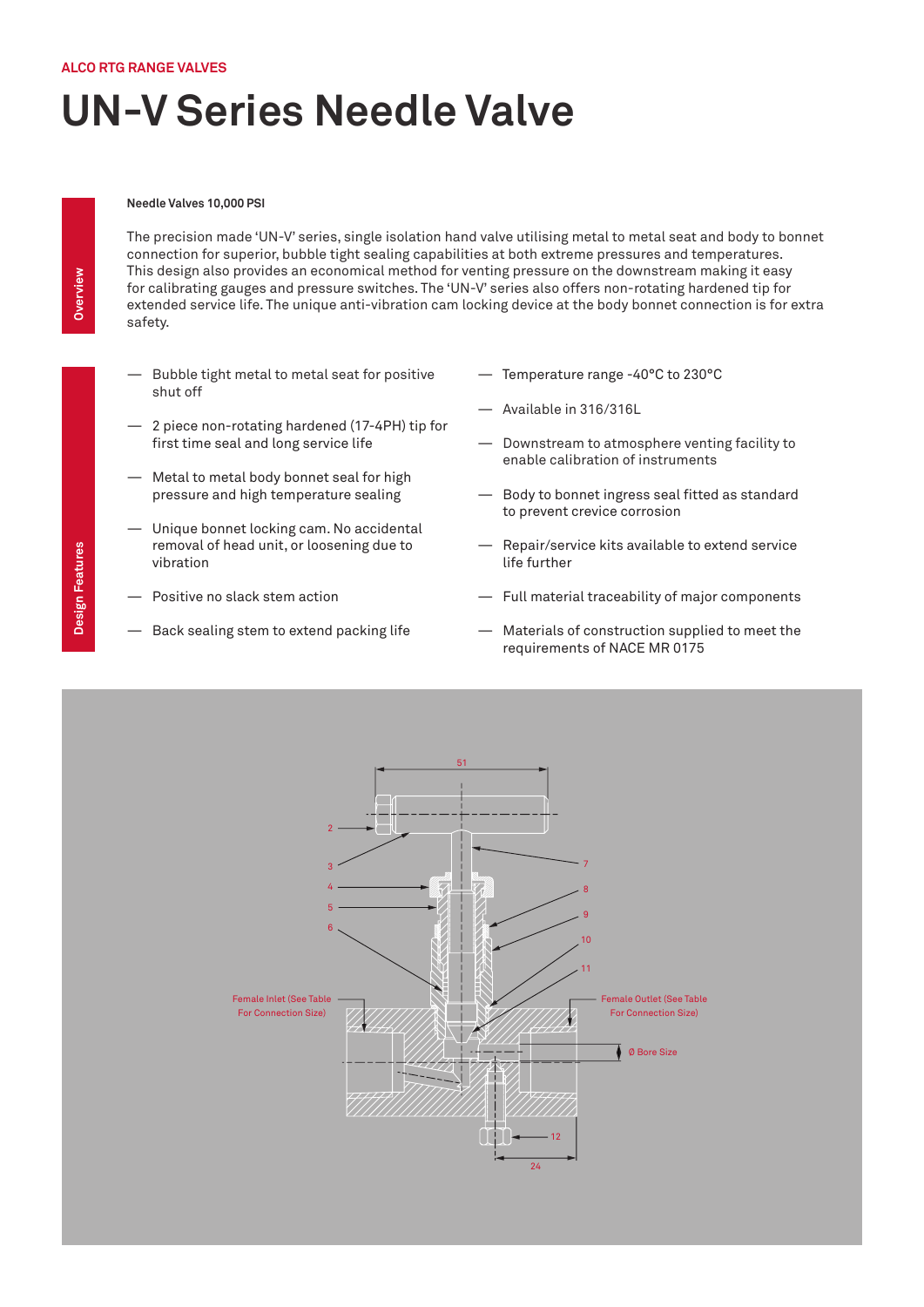



Flow Diagram



|                | Item No.       | <b>Description</b>      | <b>Material</b>   | Quantity       |
|----------------|----------------|-------------------------|-------------------|----------------|
|                |                |                         |                   |                |
|                | $\mathbf{1}$   | NEEDLE BODY             | A479 UNS S31600   | $\mathbf{1}$   |
|                | $\overline{2}$ | HANDLE BOLT             | A4 ST/ST          | $\overline{1}$ |
|                | 3              | "T" HANDLE              | <b>UNS S31600</b> | $\mathbf{1}$   |
|                | 4              | <b>ISOLATE DUST CAP</b> | <b>PVC</b>        | $\mathbf{A}$   |
|                | $\sqrt{5}$     | <b>GLAND ADJUSTER</b>   | <b>UNS S31600</b> | $\mathbf{1}$   |
|                | 6              | <b>GLAND PACKING</b>    | <b>RTFE</b>       | 4              |
|                | $\overline{7}$ | NEEDLE STEM             | A479 UNS S31600   | $\overline{1}$ |
|                | 8              | <b>GLAND LOCKNUT</b>    | <b>UNS S31600</b> |                |
|                | $9\,$          | <b>BONNET HOUSING</b>   | A479 UNS S31600   | $\mathbf{1}$   |
|                | 10             | <b>INGRESS SEAL</b>     | VITON             | $\mathbf{1}$   |
|                | 11             | VALVE TIP               | A564 UNS S17400   | $\mathbf{1}$   |
| Components Key | 12             | <b>VENT PLUG NEEDLE</b> | A479 UN S31600    | $\overline{ }$ |
|                | 13             | LOCKING CAM             | <b>UNS S31600</b> | $\overline{1}$ |
|                | 14             | <b>CAM SCREW</b>        | A4 ST/ST          | $\mathbf{1}$   |
|                |                |                         |                   |                |

| Dimensions shown are in metric mm | Part no. | Connection size A |      | Bore CV | Weight    |
|-----------------------------------|----------|-------------------|------|---------|-----------|
|                                   | UN4NS-V  | $1/2"$ NPT        | 68 5 |         | $0.35$ Kg |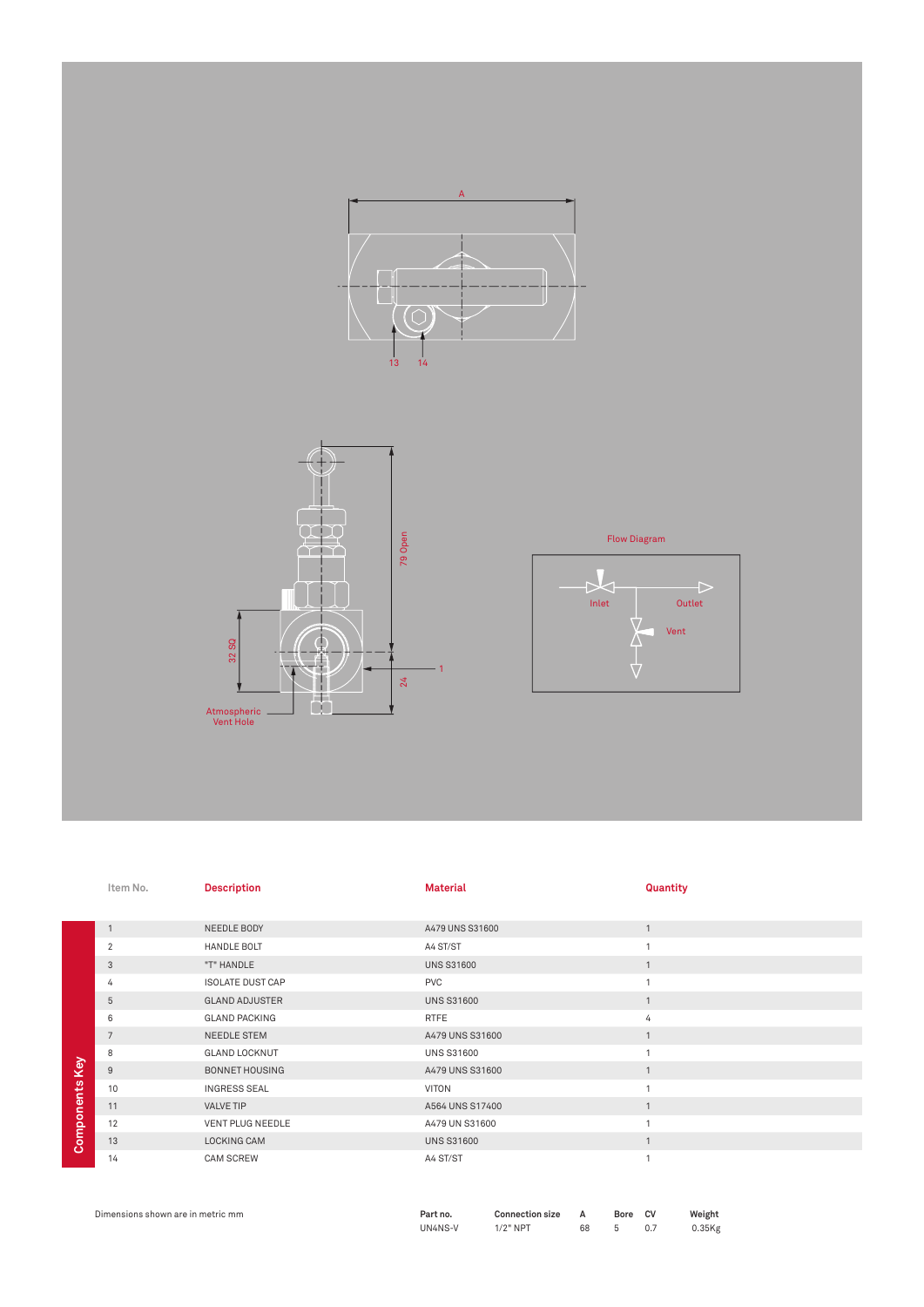## **UN-V MxF Series Needle Valve**

## **Needle Valves 10,000 PSI**

The precision made 'UN-V' series, single isolation hand valve utilising metal to metal seat and body to bonnet connection for superior, bubble tight sealing capabilities at both extreme pressures and temperatures. This design also provides an economical method for venting pressure on the downstream making it easy for calibrating gauges and pressure switches. The 'UN-V' series also offers non-rotating hardened tip for extended service life. The unique anti-vibration cam locking device at the body bonnet connection is for extra safety.

- Bubble tight metal to metal seat for positive shut off
- 2 piece non-rotating hardened (17-4PH) tip for first time seal and long service life
- Metal to metal body bonnet seal for high pressure and high temperature sealing
- Unique bonnet locking cam. No accidental removal of head unit, or loosening due to vibration
- Positive no slack stem action
- Back sealing stem to extend packing life
- Temperature range -40°C to 230°C
- Available in 316/316L
- Downstream to atmosphere venting facility to enable calibration of instruments
- Body to bonnet ingress seal fitted as standard to prevent crevice corrosion
- Repair/service kits available to extend service life further
- Full material traceability of major components
- Materials of construction supplied to meet the requirements of NACE MR 0175